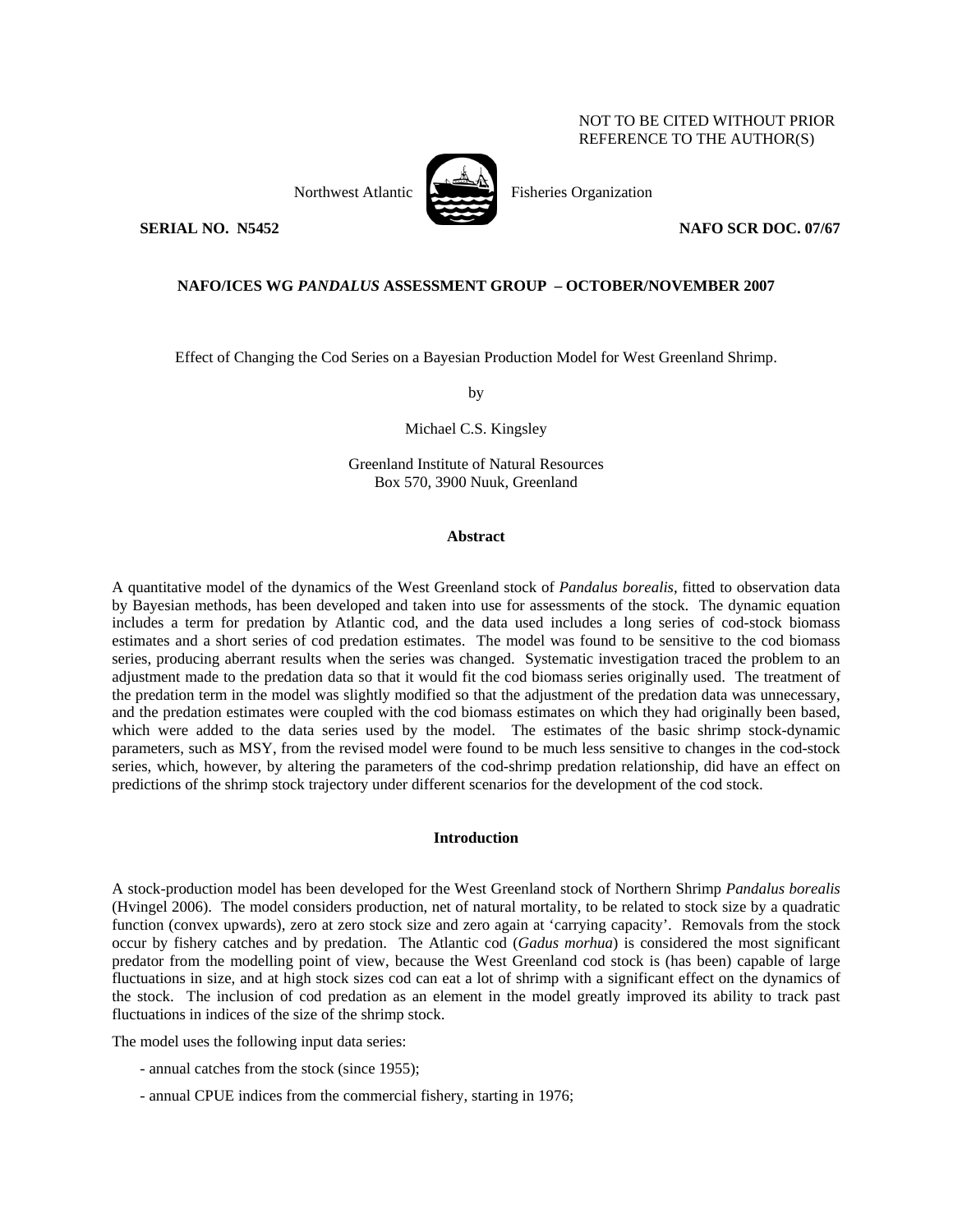- biomass indices from a stratified-random research trawl survey carried out annually since 1988;

- biomass estimates for Atlantic cod—a significant predator capable of reaching large stock sizes in W. Greenland waters and of exerting significant predation pressure on shrimp—since 1955;

- direct estimates of predation by cod on the West Greenland shrimp stock in 1989–1992 based on a Ph.D. thesis on cod feeding (Grunwald 1998).

The model steps forward from year to year adding production, which is calculated from stock size and fitted stockdynamic parameters, and subtracting catch and cod predation, to calculate a predicted biomass (relative to MSYL) in the next period. The true biomass is then allowed to deviate from the prediction by a multiplicative log-normal error. Catches are assumed to be known exactly from the data; the cod stock size is assumed known exactly, but fitted, uncertain, predation-rate parameters are used to calculate predation from stock sizes of both shrimp and cod. The four-year series of predation estimates is assumed known. Stock size indices—CPUE and survey—are both assumed to be only indicators, not true values, and are related to stock size by fitted scale parameters ('catchabilities'). In this formulation, there are thus two data series that are used without scaling: one is the catch data, and the other is the cod predation data. The others are scaled either directly by a catchability coefficient (CPUE and survey indices), or indirectly by the scaling of effects on the stock by a predation-rate parameter.

The model considers all error terms to be multiplicative and homoscedastic in log. space.

The model is fitted to the data by Bayesian methods using the WinBUGS platform (Hvingel and Kingsley 2006). This model and its fitting methods have been accepted by NAFO for use in the assessment of the West Greenland shrimp stock (NAFO 2003).

The series of cod biomass estimates does not consist of a single homogeneous series, but of estimates that have been assembled from different sources, with evidently some uncertainty about the earlier values. There has therefore been some discussion of the series and different ones have been proposed (Wieland and Storr-Paulsen 2004; Storr-Paulsen and Wieland 2005). More recently, as some increase in the density of cod has been recorded, especially in the southern part of the shrimp-fishing grounds, there has been evidence that limited overlap in the distribution of the two species reduces the average predation rate; i.e. where the density of shrimp is high, it is observed to form a large proportion of the contents of cod stomachs, but in the areas where most of the cod are now, the density of shrimp is low and not many shrimps are found in cod stomachs (Storr-Paulsen et al. 2006). The implication is that using the total cod biomass in the model as a measure of predation pressure might be too simple, and that some modification of the cod biomass series to reflect the varying overlap of the two species might be in order (Wieland and Sünksen 2006).

As first constructed, the model ran in quite an orderly way to give reasonable values for the MSY—considered in the light of the catches that have been sustained in recent years—and for the biomass trajectory as a fraction of the MSYL. The biomass trajectory is mostly dictated by the two biomass index series, which are in moderately good agreement with one another, and the fitted biomass trajectory agreed well with them.

When the cod series that was originally used was replaced by an 'effective' cod biomass series proposed by Wieland and Sünksen (2006) the estimated parameters of the population dynamics and the trajectory of biomass changed quite drastically: estimates of MSY, carrying capacity and biomass became much larger (Table 1), and the trajectory of relative biomass moved into regions where it was much above *carrying capacity* for periods of time (Fig 1).

The apparent sensitivity of the estimates of the shrimp population-dynamic parameters to what appeared to be relatively small changes in the cod biomass series was of some concern, and this document reports the results of an investigation into the problem.

### **Methods**

In the following text, the 'Original' cod series was that derived by Hvingel and reported in Hvingel and Kingsley (2006), and the 'Wieland' series is that headed 'effective' cod biomass in Table 1 of Wieland and Sünksen (2006).

At the start it was not clear where, in the 50-year series, to look for the cause of the problem. The initial approach, therefore, was to cut up the two cod series and stick different pieces together. Thus, the model was first run with the first 26 years of the Original cod series and the last 26 years of the Wieland series; then vice versa. The two series were then cut up into quarters, i.e. 13-year sequences, for the next round of trials, and so on to finer divisions. The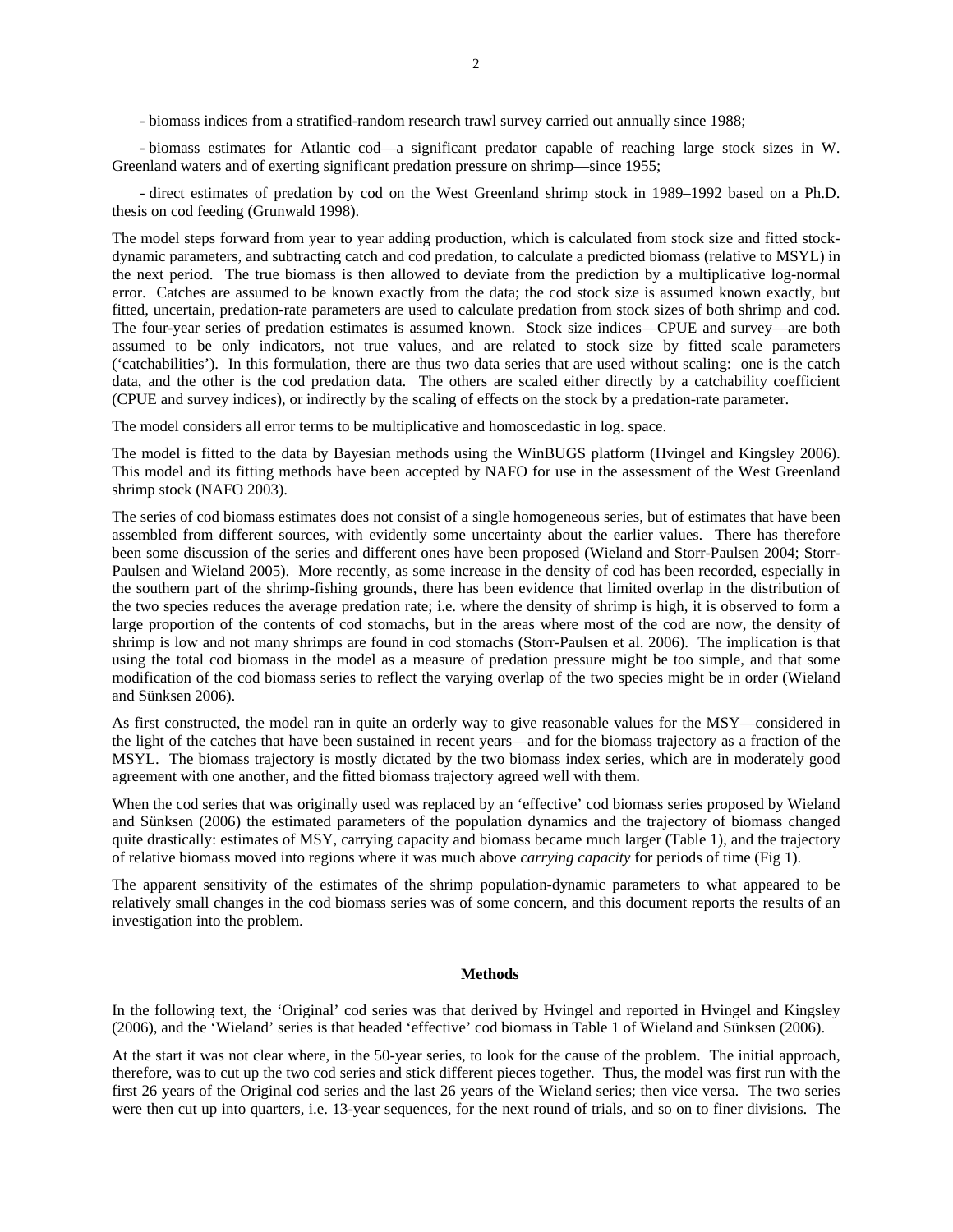results of these trials (Table 2) showed that—regardless of which series was used in other periods—if the Wieland series was used in 1987–1993, the model estimated a high MSY (300 Kt/yr) and stock sizes in 2006 above carrying capacity, and whenever the Original cod series was used for those years the model estimated a lower MSY (130 Kt/yr) and present stock sizes about 75% of carrying capacity. The period 1987–1993 spanned the years (1989– 1992) for which cod predation data was available from the Grunwald thesis. The significance of this was checked by inserting the Wieland cod biomass values *only* for the years covered by the Grunwald cod predation data (Table 1), when the effect—very high MSY estimate—was similar, and by using the Wieland series for all years except those for which there was predation data, when again the MSY was reasonable. It looked therefore as though a mismatch between the Grunwald consumption data and the Wieland series of cod biomass data was responsible for the aberrant behaviour of the model.

The next series of trials was carried out with the Grunwald cod predation data simply removed from the model. It then made little difference which cod series was used: the results obtained were closely the same. This appeared to confirm that it was a mismatch between the cod stock size estimates in the Wieland series for 1989–92 and the data on predation for the same years that caused the aberrant results when using the Wieland series.

When the cod predation estimates for the 'Grunwald years' (1989–1992) obtained by running the model without any direct predation data were compared with the cod predation data that was input to the model, it was found that when the 'Original' cod series was used the estimated predation was similar to the input data; but the predation estimated when the Wieland series was used was much lower than the input data. The difference was because the Wieland series had much lower cod biomass levels for those years.

Since the Grunwald-based predation data was used in the model as though it was an absolute, when it was present in the model with the Wieland cod series, the fitting process had to find some way to close the gap between the inputs and the estimate from the Wieland data: i.e. to get high predation values in the absence of a cod stock. The only way the model could fit this was to generate a much larger shrimp stock biomass for those years, and to do this it had to create a shrimp stock that was both very large, with high carrying capacity, and also very productive, with high MSY. The resulting highly productive shrimp stock—with an MSY near 300.000 t/yr—when released from predation by the final collapse of the cod stock in the early '90s and subjected only to catches of the order of 100.000 t/yr exploded in size, increasing to over twice the estimated MSYL.

Once this basic reason for the behaviour of the model had been identified, a closer examination of the input predation data showed that the consumption estimates for the 'Grunwald years' from runs using the 'original' cod stock fitted the input Grunwald data so well because the latter had in fact been adjusted from Grunwald's original published estimates to take account of differences between cod biomass estimates used in her thesis and the cod biomass estimates in the 'original' cod series. That was a large part of the reason why the output using the 'original' cod series agreed so well with the input Grunwald data, while the Wieland series could not fit it.

Including the Grunwald data improved the precision of estimates of cod consumption (Figure. 2). Without the Grunwald data, cod consumption was inferred as the residual series of differences after production was added to, and catch subtracted from, the reduction in stock size, and production and stock size are not precisely estimated. And since the Grunwald data had been adjusted to the 'original' cod series, the improvement was then especially marked.

## **Resolution**

Details of the slight modifications made to the model are given in an Appendix. The model was modified by including Grunwald's published consumption estimates in the input data with no adjustment for differences in estimates of cod biomass, but also, when making estimates from her data, using as data in the model the same codstock estimates that she used to estimate the consumption. However, this research series was now kept separate from the estimates of the main cod predation series, only entering as a contributor to the estimation of the predationrate parameters. The cod predation estimates now formed a homogeneous series, since none of them were represented by data values, and could be used as a term in the stock-dynamic equation, replacing the previously used prediction values.

This modification should mean that the model can be flexibly used with different estimates of the cod biomass series without the same instability that it showed before. Preliminary results indicate that the choice of cod series has little effect on the estimates of the intrinsic dynamics of the shrimp stock—MSY and Bmsy—which seem to be largely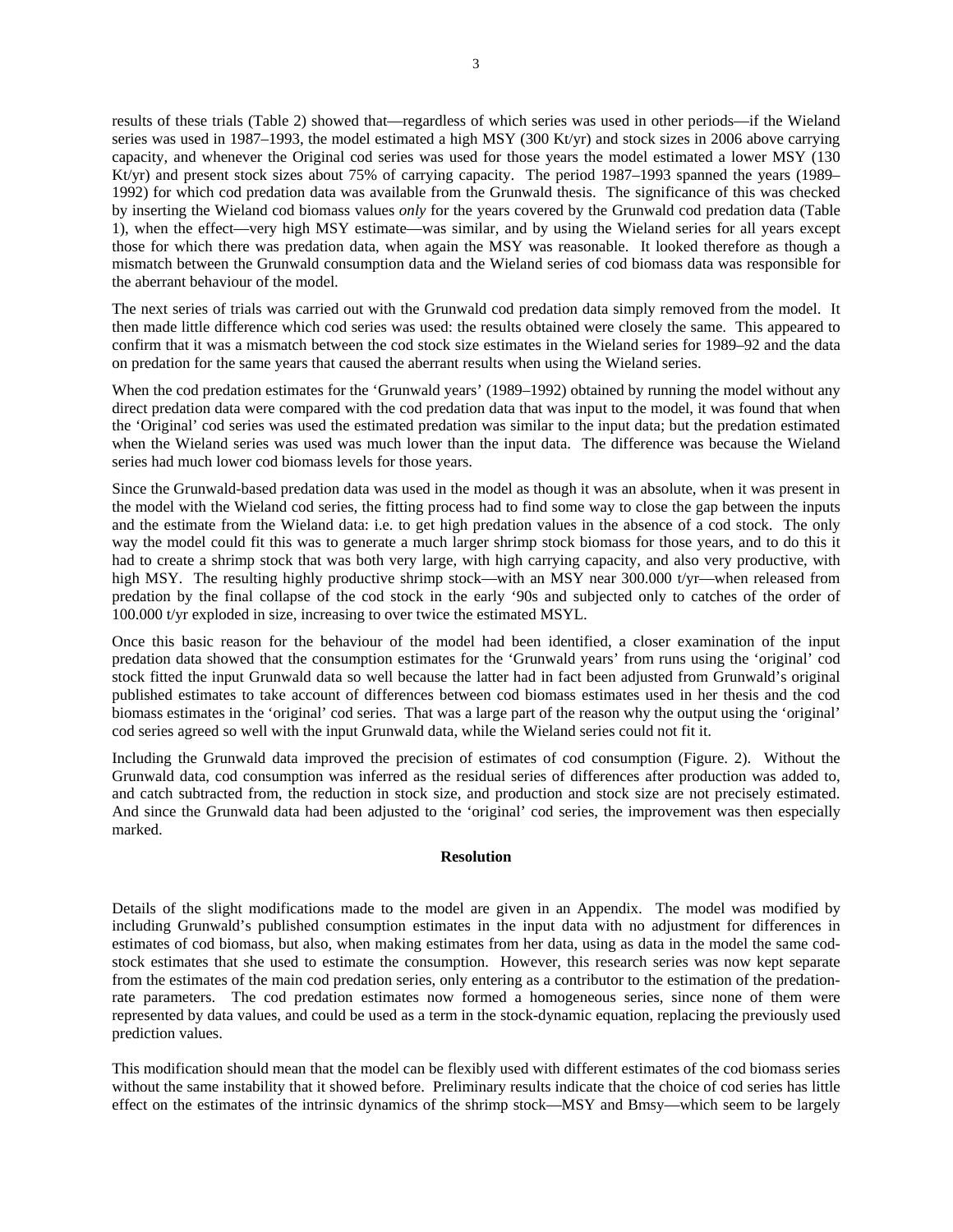determined by its trajectory in the years for which good CPUE and survey data have been available, which are also years when the cod has largely been absent. However, it does affect the estimates of the predation parameters, which are more influenced by what happened in the years when there was a large cod stock. Using a different series of past cod-stock biomass values therefore influences the shrimp biomass trajectories estimated under *future*  trajectories for the cod stock, especially those for which significant growth of the stock is being considered.

Including Grunwald's cod predation data in the model has som effect on the estimates of the parameters of the predation relationship between cod and shrimp. This is natural, as the predation data itself consists of estimates of predation rates. The amounts of shrimp consumed do not change much, as they tend to remain scaled by the catches (i.e. the sum of cod predation and catch, on average, has to remain equal to net production). So including the predation data alters the estimate of the MSYL, which is not well defined by the model in the absence of predation data. The change due to including the predation data set is a decrease in the median estimate of MSYL by about 11½%. The median MSY hardly changes at all, remaining near the values of recent catches which have been approximately sustainable in the absence of a large cod stock; therefore the estimated productivity of the stock increases, median estimate of Zmsy by about 6.4%.

A more significant effect of including the cod predation data is greatly to increase the precision with which the MSY itself is estimated. With predation data included, SD and IQR are both reduced by about 30%. However, in spite of this we cannot predict future trajectories of the shrimp stock much more accurately with cod predation data in the model than without it (Fig. 2)

The changed treatment of the cod predation data, i.e. including it as a contributor to the estimation of the parameters of the predation relationship, but not as directly setting the predation quantity for those years, and also including in the stock-dynamic state equation an estimated rather than predicted predation value, increases the estimated MSY from about 139 Kt to about 144 Kt (median estimates) and the productivity of the stock at MSY level from 16.6% to 19.2% (median estimates).

#### **Conclusions**

The shrimp biomass dynamics model was sensitive to changes in the cod series because a short series of data on predation by cod, based on a research project, had been adjusted to fit the main cod biomass series with which the model was originally run. When the model was run with other cod biomass series that were incompatible with this adjustment, aberrant results were obtained.

Without the input predation data, the model was capable of deducing predation-rate estimates from the joint histories of the cod biomass, the shrimp biomass, and the shrimp catches, and was not sensitive to using a different cod series.

A modification of the coding of the production model that couples the research estimate of the amount of predation to its own series of cod biomass estimates and uncouples it from the main cod biomass series has made the model estimates of shrimp population-dynamic parameters less sensitive to the cod biomass estimates used as the main series.

#### **References**

- GRUNWALD, E.M. 1998. Nahrungsökologissche Untersuchungen an Fischbeständen im Seegebiet vor Westrgrönland. Dissertation zur Erlangung des Doktorgrades der Mathematisch-Naturwissenschaftlichen Fakultät der Christian-Albrechts-Universität zu Kiel. Kiel. 208 pp.
- HVINGEL, C. 2006. Construction of biological advice for the management of a Northern Shrimp fishery—the West Greenland example. Thesis, Dr. scient. Norwegian College of Fishery Science, U. of Tromsø. 72 pp.
- HVINGEL, C. and M.C.S. KINGSLEY. 2006. A framework to model shrimp (*Pandalus borealis*) stock dynamics and quantify risk associated with alternative management options, using Bayesian methods. ICES J. Marine Sci. 63(1): 63-82.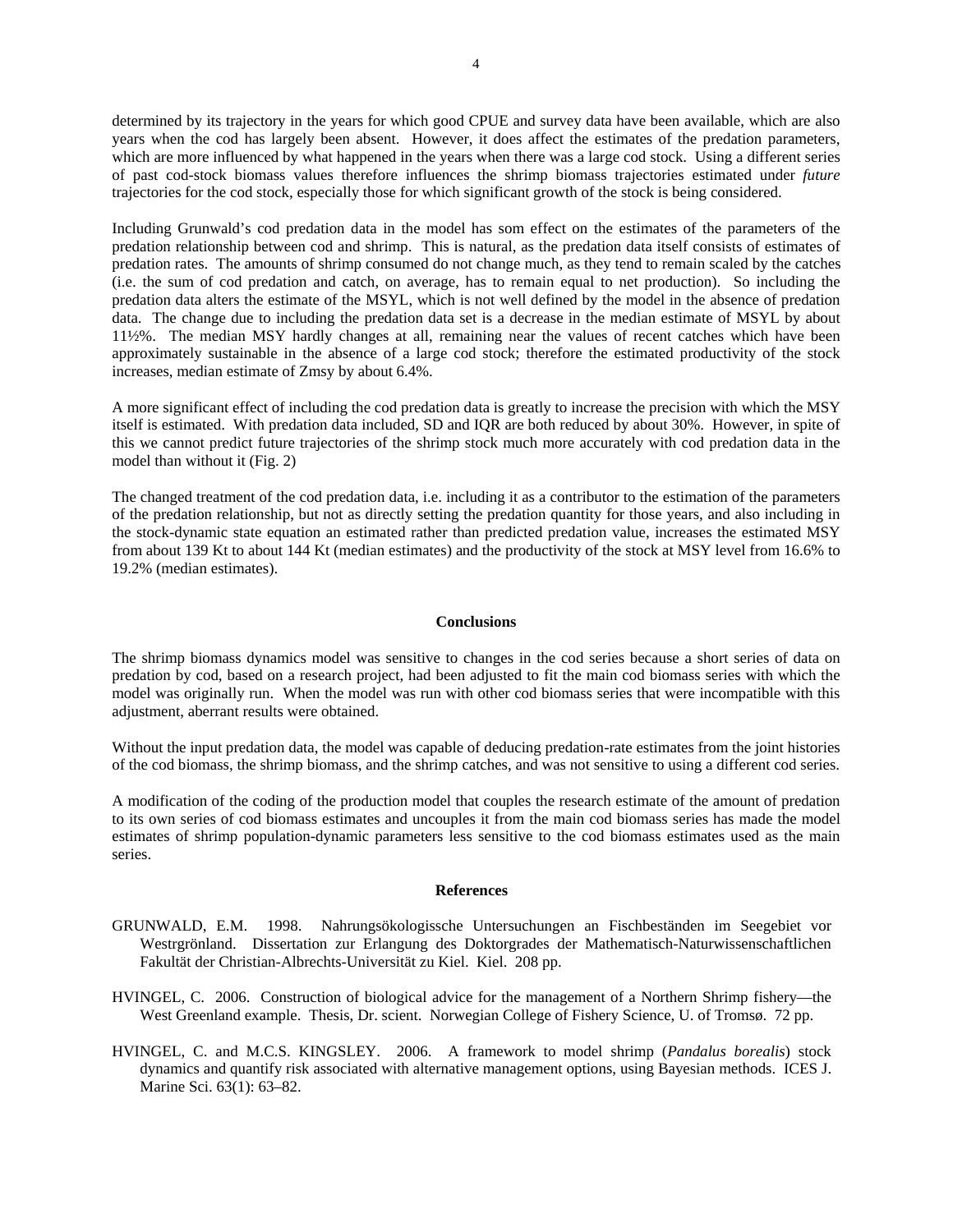- NORTHWEST ATLANTIC FISHERIES ORGANISATION. 2003. Scientific Council Reports 2002; Part C, Scientific Council Meeting 6–13 Nov. 2002, Appendix I. Dartmouth, N.S.
- STORR-PAULSEN, M. and K. WIELAND. 2005. A preliminary estimate of cod (*Gadus morhua*) biomass in West Greenland offshore waters (NAFO Subarea 1) in 2005. NAFO SCR Doc. 05/73 Ser. No. N5178. 7 pp.
- STORR-PAULSEN, M., J. CARL and K. WIELAND. 2006. The importance of Atlantic Cod (*Gadus morhua*) predation on Northern Shrimp (*Pandalus borealis*) in Greenland waters 2005. NAFO SCR Doc. 06/68. Ser. No. N5318. 16 pp.
- WIELAND, K. and M. STORR-PAULSEN. 2004. A comparison of different time series of Atlantic Cod (*Gadus morhua*) biomass at West Greenland and their potential use for the assessment of Northern Shrimp (*Pandalus borealis*) in NAFO Subarea 1. NAFO SCR Doc. 04/71 Ser. No. N5051. 9 pp.
- WIELAND, K. and K. SÜNKSEN. 2006. A preliminary estimate of Atlantic Cod (*Gadus morhua*) biomass in west Greenland offshore waters (NAFO Subarea 1) for 2006 and recent changes in the spatial overlap with Northern Shrimp (*Pandalus borealis*). NAFO SCR Doc. 06/57 Ser. No. N5305. 11 pp.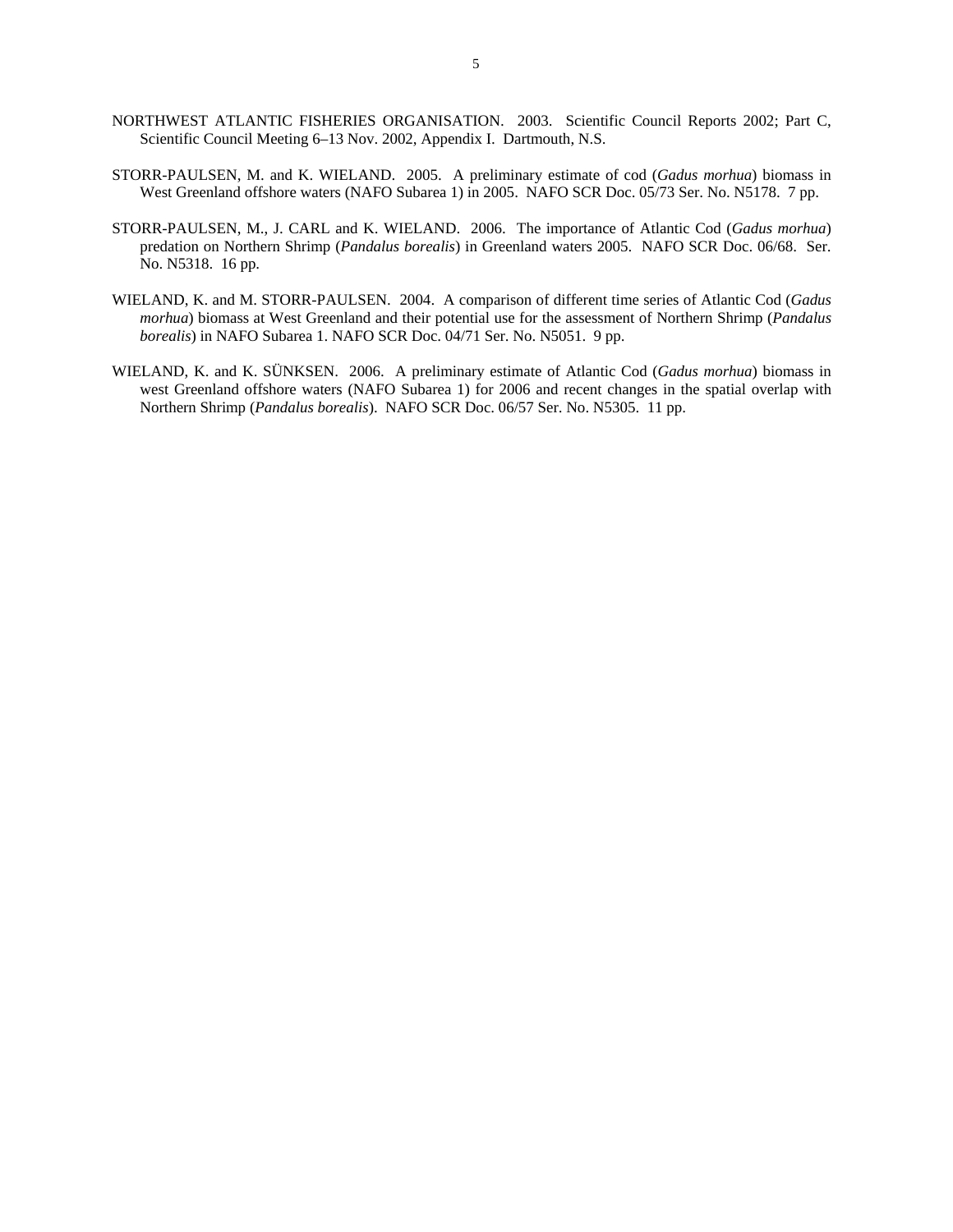Table 1. Mean and median estimates for the parameters of a stock-production curve for northern shrimp in West Greenland fitted, by the original Bayesian model, to data including 2 different series of biomass values for Atlantic cod.

|                                |        | 'Original' cod | 'Wieland effective' cod |        |  |  |
|--------------------------------|--------|----------------|-------------------------|--------|--|--|
|                                | Mean   | Median         | Mean                    | Median |  |  |
| MSY (Kt/yr)                    | 156.1  | 139.4          | 319.1                   | 298.2  |  |  |
| Carrying cap. (Kt)             | 3137   | 1954           | 5131                    | 4060   |  |  |
| MSYL of biomass (Kt)           | 1569   | 977            | 2565                    | 2030   |  |  |
| $MSY$ level of mortality (/yr) | 0.1432 | 0.1443         | 0.1478                  | 0.1483 |  |  |
| Biomass w.r.t. MSYL in 2006    | 1.59   | 1.583          | 2.116                   | 2.137  |  |  |

Table 2. MSY and final biomass ratios estimated by the original Bayesian stock-production model for *Pandalus borealis* off West Greenland using two different cod-stock biomass series combined in different ways.

|                | Cod series used for years: | Median estimates |           |           |            |                                    |
|----------------|----------------------------|------------------|-----------|-----------|------------|------------------------------------|
| 1955-1967      | 1968-1980                  | 1981-1986        | 1987-1993 | 1994-2006 | <b>MSY</b> | <b>Biomass</b><br>ratio in<br>2006 |
| O <sup>a</sup> | O                          | K                | K         | $\Omega$  | 332        | 2.206                              |
| O              | O                          | K                | K         | K         | 330        | 2.237                              |
| K              | K                          | K                | K         | $\Omega$  | 310        | 1.995                              |
| K              | K                          | O                | K         | K         | 301        | 2.129                              |
| K              | K                          | K                | K         | K         | 298        | 2.137                              |
| O              | O                          | O                | ∩         | Ω         | 139.4      | 1.583                              |
| $\Omega$       | O                          | O                | $\Omega$  | K         | 135.8      | 1.612                              |
| K              | K                          | O                | O         | Ω         | 134.6      | 1.526                              |
| K              | K                          | K                |           | K         | 133.6      | 1.533                              |
| K              | K                          | K                | $\Omega$  | K         | 132.1      | 1.557                              |
| 1955-1988      | 1989-1992                  | 1993-2006        |           |           |            |                                    |
| Ω              | K                          | O                |           |           | 340        | 2.194                              |
| K              | O                          | K                |           |           | 132.6      | 1.546                              |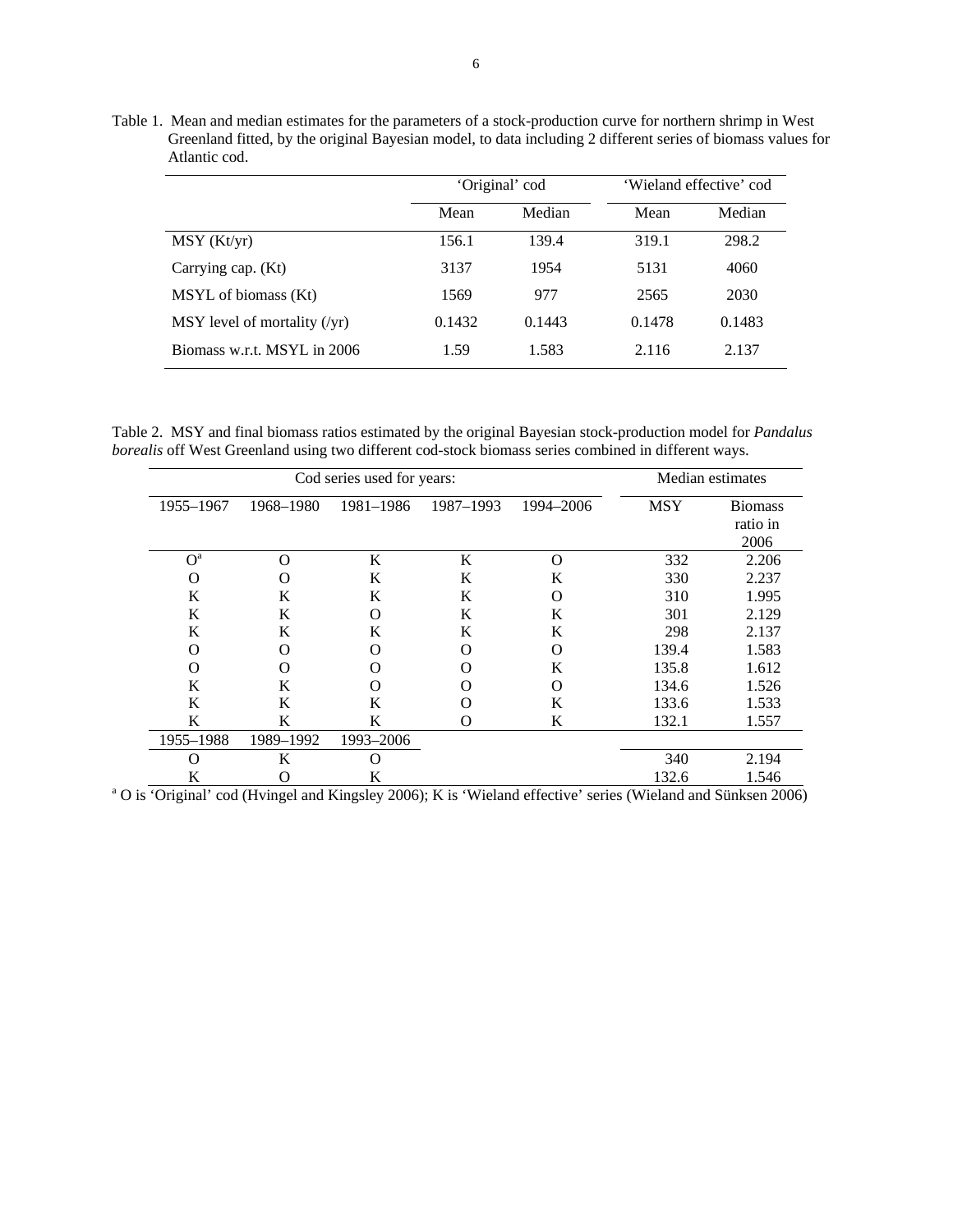|                                                                              | MSY <sup>1</sup> | Predation estimates (Kt) |                            |       |       |  |  |
|------------------------------------------------------------------------------|------------------|--------------------------|----------------------------|-------|-------|--|--|
|                                                                              | (Kt/yr)          | 1989                     | 1990                       | 1991  | 1992  |  |  |
| Input data (Grunwald modified by<br>Hvingel/Kingsley)                        |                  | 84.75                    | 8.46                       | 0.983 | 2.282 |  |  |
| Estimated from model runs (mean of exp(Vmed)):                               |                  |                          |                            |       |       |  |  |
| 'Original' cod series                                                        | 139.4            | 46.22                    | 11.85                      | 1.473 | 2.03  |  |  |
| 'Wieland effective' cod series                                               | 298.2            | 124.2                    | 6.907                      | 1.176 | 0.33  |  |  |
| 'Original' series with 'Wieland' estimates in 89–92                          | 340.0            | 126.1                    | 7.011                      | 1.183 | 0.34  |  |  |
| 'Wieland' series with 'Original' estimates in 89–92                          | 132.6            | 47.47                    | 12.22                      | 1.532 | 2.10  |  |  |
| Predation estimated from model runs with<br>Grunwald predation data left out |                  |                          |                            |       |       |  |  |
| 'Original' cod series                                                        | 142.2            | 42.27                    | 11.97                      | 1.516 | 1.99  |  |  |
| 'Wieland effective' cod series.                                              | 140.8            | 40.07                    | 2.164                      | 0.372 | 0.104 |  |  |
| Cod biomass series:                                                          |                  |                          | Cod biomass estimates (Kt) |       |       |  |  |
| 'Original' (Hvingel/Kingsley)                                                |                  | 191.6                    | 57.5                       | 7.4   | 8.4   |  |  |
| 'Wieland effective'                                                          |                  | 138.8                    | 7.87                       | 1.135 | 0.329 |  |  |

Table 3. Estimates of cod biomass and cod predation on shrimp in 1989–1992; original model

<sup>1</sup> median of the Bayes posterior distribution

|  | Table 4. Estimates of cod biomass and cod predation on shrimp in 1989–1992; revised model |  |  |  |  |  |  |  |  |  |  |
|--|-------------------------------------------------------------------------------------------|--|--|--|--|--|--|--|--|--|--|
|--|-------------------------------------------------------------------------------------------|--|--|--|--|--|--|--|--|--|--|

|                                            | MSY <sup>1</sup> | Predation estimates (Kt)   |       |       |       |  |
|--------------------------------------------|------------------|----------------------------|-------|-------|-------|--|
|                                            | (Kt/yr)          | 1989                       | 1990  | 1991  | 1992  |  |
| Input predation data (Grunwald unmodified) |                  | 213.7                      | 27.8  | 2.7   | 0.8   |  |
| Estimated from model runs (mean of V):     |                  |                            |       |       |       |  |
| 'Original' cod series                      | 145.2            | 41.81                      | 14.24 | 1.873 | 2.574 |  |
| 'Wieland effective' cod series             | 142.8            | 33.42                      | 2.077 | 0.371 | 0.103 |  |
| Input cod biomass data series:             |                  | Cod biomass estimates (Kt) |       |       |       |  |
| 'Original' (Hvingel/Kingsley)              |                  | 191.6                      | 57.5  | 7.4   | 8.4   |  |
| 'Wieland effective'                        |                  | 138.8                      | 7.87  | 1.135 | 0.329 |  |
| Grunwald                                   |                  | 470.9                      | 184.1 | 19.8  | 2.9   |  |

<sup>1</sup> median of the Bayes posterior distribution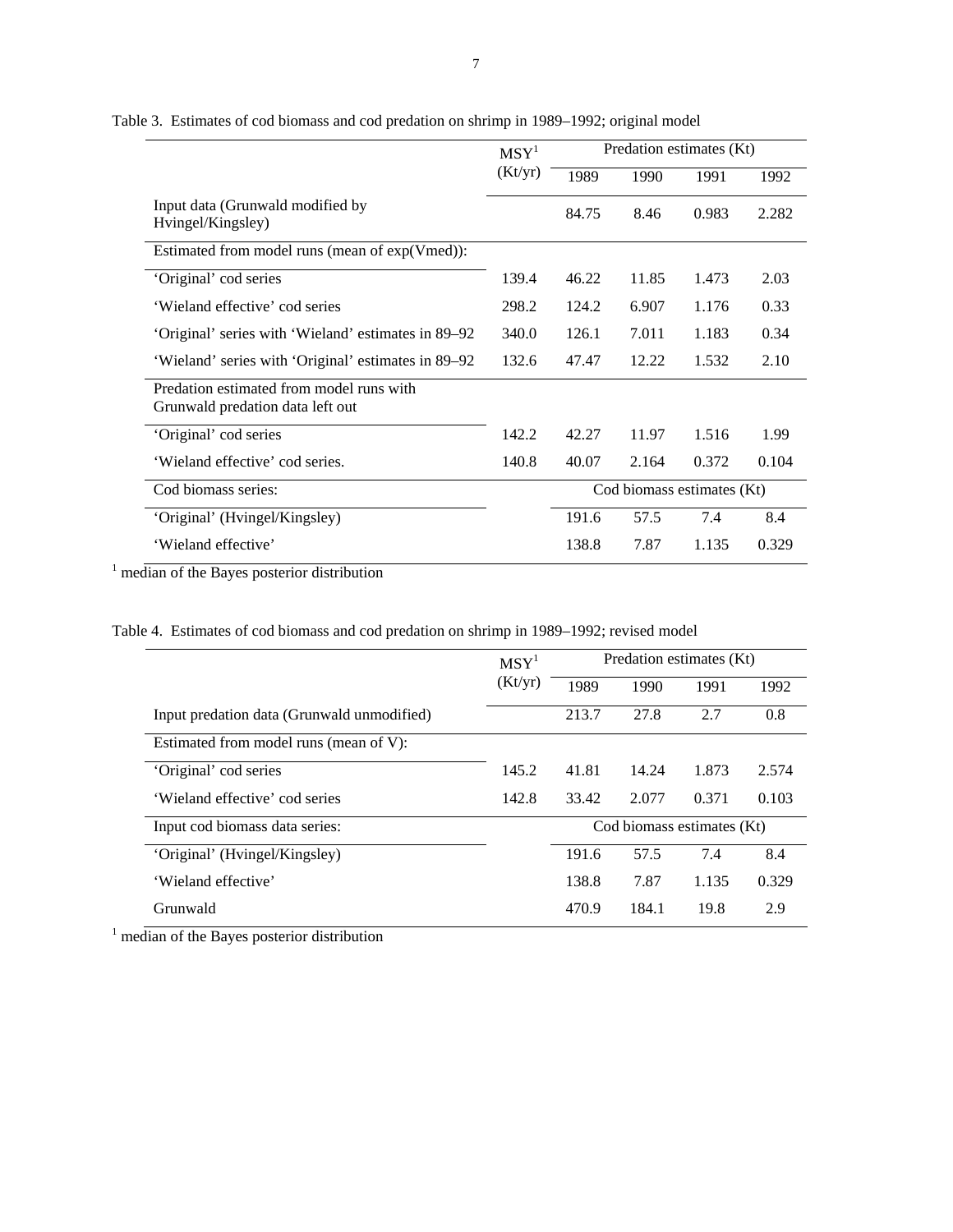|                                                                                    | Median values ( <i>i.g.r.</i> ) |                   |                     |                         |                    |           |  |  |  |  |
|------------------------------------------------------------------------------------|---------------------------------|-------------------|---------------------|-------------------------|--------------------|-----------|--|--|--|--|
|                                                                                    |                                 | 'Original' cod    | 'Wieland effective' |                         | 'Original' cod     |           |  |  |  |  |
|                                                                                    |                                 | w. predation data |                     | cod, w. predation. data | w/o predation data |           |  |  |  |  |
| MSY (Kt/yr)                                                                        | 145.2                           | (34.8)            | 142.8               | (31.0)                  | 147.2              | (44.7)    |  |  |  |  |
| Survey catchability (%)                                                            | 39.8                            | (26.5)            | 43.8                | (22.2)                  | 35.9               | (28.5)    |  |  |  |  |
| $P50.\text{sqr}^1$                                                                 | 4.81                            | (3.41)            | 3.84                | (2.53)                  | 5.15               | (4.46)    |  |  |  |  |
| $O_{\text{max}}^2$ (kg/kg/yr)                                                      | 3.00                            | (0.43)            | 3.00                | (0.42)                  | 3.01               | (0.42)    |  |  |  |  |
| $CV^3(p)$ (%)                                                                      | 10.21                           | (3.76)            | 8.82                | (3.11)                  | 10.55              | (3.67)    |  |  |  |  |
| $B_{msy}$ (Kt)                                                                     | 757                             | (452)             | 760                 | (387)                   | 855                | (785)     |  |  |  |  |
| $Z_{\rm msy}(\%)$                                                                  | 19.0                            | (8.4)             | 19.0                | (6.8)                   | 17.8               | (10.4)    |  |  |  |  |
| $CV^3(G)$                                                                          | 76.2                            | (39.8)            | 74.1                | (35.4)                  | <b>NA</b>          | <b>NA</b> |  |  |  |  |
| Mean biomass frac. 1960–2006 (%)                                                   | 70.8                            | (26.3)            | 73.5                | (31.2)                  | 72.5               | (33.3)    |  |  |  |  |
| Deviance                                                                           | 94.3                            | (30.6)            | 91.6                | (27.9)                  | 67.5               | (31.7)    |  |  |  |  |
| <b>DIC</b>                                                                         | 14                              |                   | 50                  |                         | $-108$             |           |  |  |  |  |
| $Omax/P50$ sqr gives an index of cod predation rates at low shrimp biomass levels; |                                 |                   |                     |                         |                    |           |  |  |  |  |

Table 5. Parameters of the shrimp stock dynamics estimated by the revised stock-dynamic model with different treatments of cod biomass and Grunwald predation data.

 $2^2$  O<sub>max</sub> is an index of cod predation rates at high biomass levels;

 $3$  Coefficients of variation of predictions; CV(p) is the cv of prediction of shrimp biomass ratio from the previous year's value; CV(G) is the cv of prediction of Grunwald's cod predation values from the associated cod biomass estimates.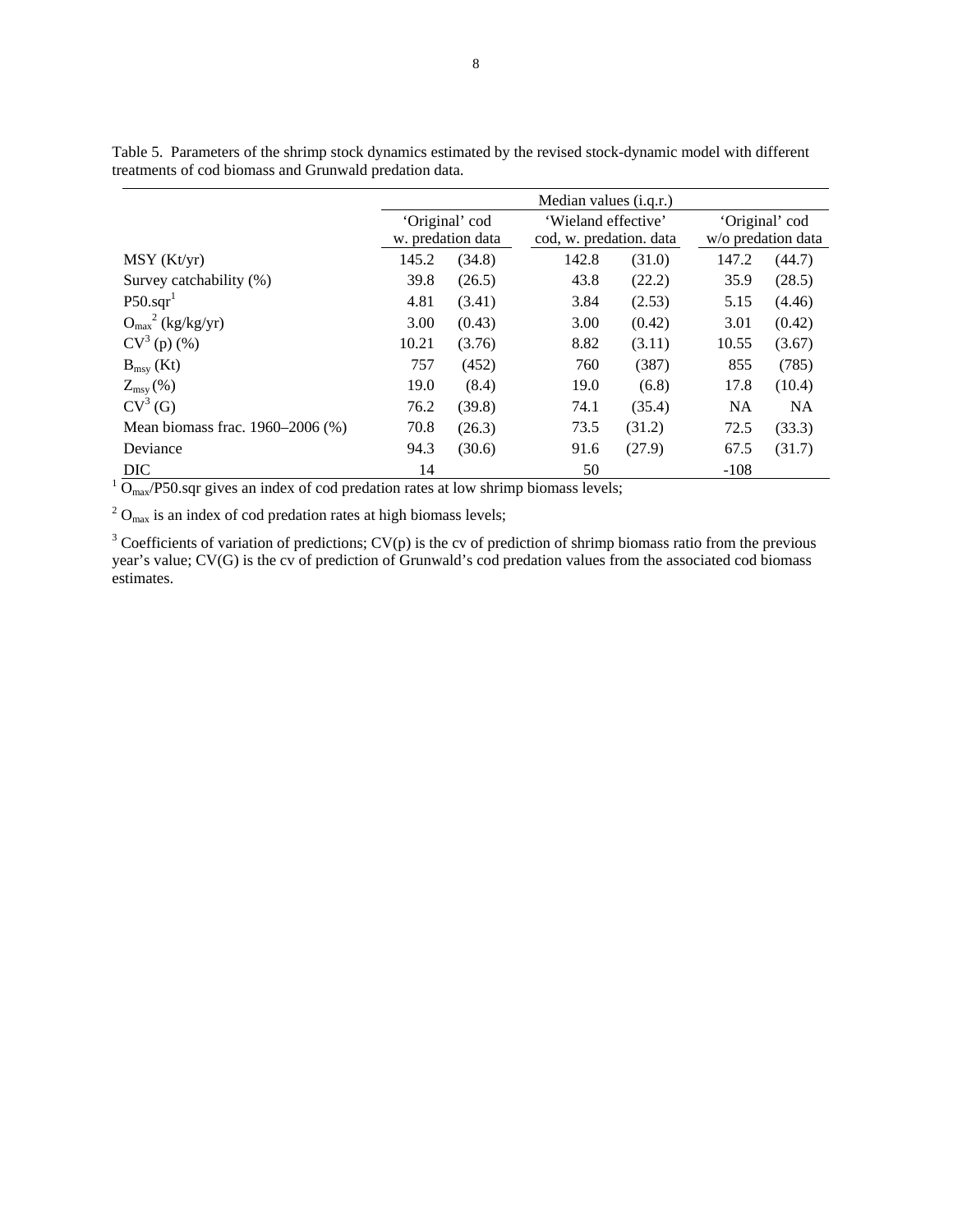

Figure 1. Estimated trajectories of W. Greenland shrimp biomass and biomass ratio—relative to the MSYL—when modelled with 2 different series of cod biomass estimates, using the original model and data.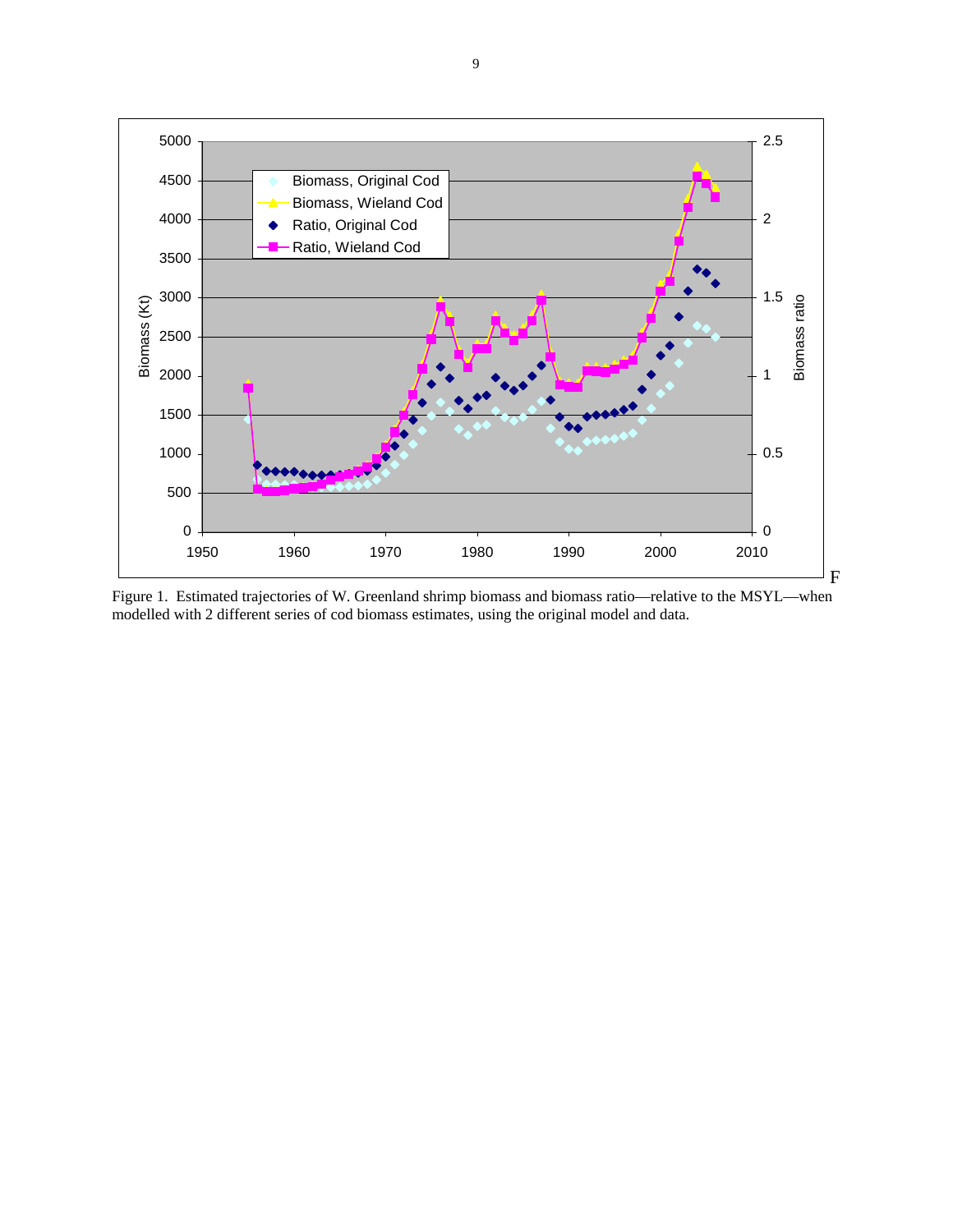

Fig. 2. Median estimate and quartiles of biomass ratio to Bmsy for 10-year predictions made after fitting stockdynamic parameters using 2 different series of past cod biomass and including and omitting exogenous predationrate data. N.B. when using the Wieland 'effective' cod series, future cod is *'effective'* cod; when using the 'original' series, future cod is *total* cod. Cod biomass is 22.7 Kt in 2007 increasing by 10%/yr.